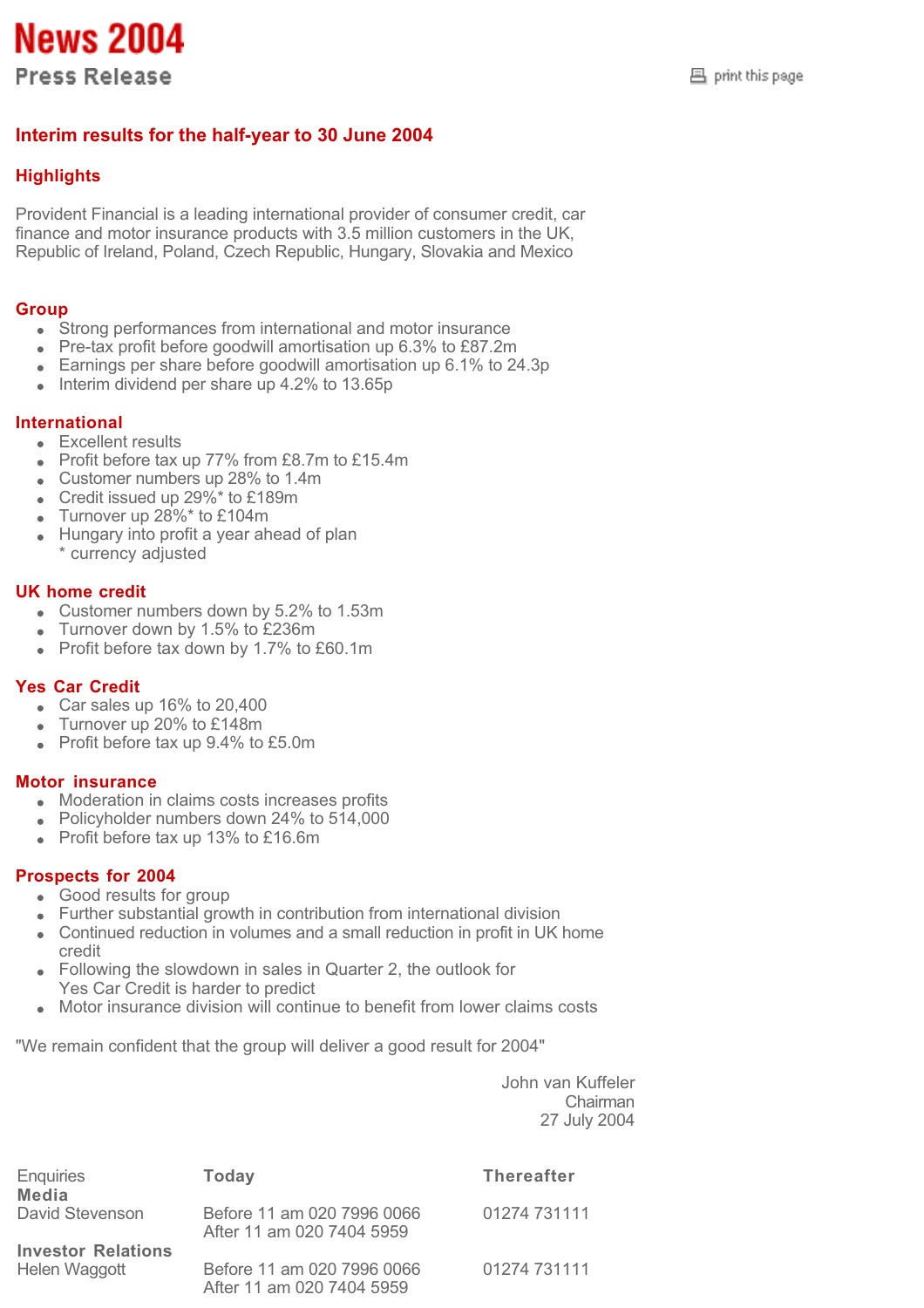**Brunswick**

020 7404 5959 020 7404 5959

### **Chairman's statement**

The group has produced good results for the first six months of 2004 that have benefited from another excellent performance from our international division and better than expected results from the motor insurance division. Profit before tax and the amortisation of goodwill increased by 6.3% to £87.2 million (June 2003 £82.0 million) and earnings per share, before goodwill amortisation, increased by 6.1% from 22.89p to 24.28p. After goodwill amortisation, profit before tax increased by 6.3% to £84.9 million (June 2003 £79.9 million) and earnings per share increased by 6.0% to 23.36p (June 2003 22.04p). An interim dividend of 13.65p per share (June 2003 13.1p) has been declared, an increase of 4.2%.

### **Operations**

#### International division

*In this section, percentage changes in credit issued, collections, turnover and costs are stated on a like-for-like basis that translates foreign currency figures for the first half of 2003 into sterling using the rate of exchange prevailing in the first half of 2004. Percentage changes in profit or loss figures are not currency adjusted and simply compare the sterling figures for each half-year using the rate of exchange prevailing at the time but currency adjusted figures are also given.*

The international division continues to grow rapidly. Customer numbers rose by 28% to 1.4 million and credit issued increased by 29% to £189 million. Collections were up by 25% to £252 million and turnover by 28% to £104 million. Profit before tax increased by 77% to £15.4 million (June 2003 £8.7 million). Annualised bad debt as a percentage of credit issued was steady at 10.3%. This is an excellent performance, particularly in the face of adverse exchange rate movements.

Our operation in Poland remains the powerhouse of the international division. It is the largest of our four central European markets and has produced the majority of the increase in the division's profit. Customer numbers increased by 18% to 885,000 and credit issued by 18% to £111 million. Collections increased by 13% to £149 million and turnover by 15% to £63.3 million. Credit quality is stable with annualised bad debt as a percentage of credit issued at 10.6% compared to 10.8% at the end of 2003. Profit before tax increased by 42% (61% currency adjusted) from £11.4 million to £16.1 million.

As expected, the Czech operation delivered more measured growth. Customer numbers increased by 3.9% to 220,000 and credit issued by 2.5% to £32.6 million. Collections and turnover have both benefited from a mix change toward longer term, higher margin loans. Collections increased by 5.1% to £50.4 million and turnover by 4.8% to £19.1 million. Credit quality remains stable with annualised bad debt as a percentage of credit issued at 10.9% compared to 11.0% at the end of last year. Profit before tax increased by 7.4% (14% currency adjusted) from £4.0 to £4.3 million.

Hungary has performed exceptionally well and moved into profit a full year ahead of plan. Customer numbers increased by 132%, rising over a 12 month period from 80,000 to 185,000. Credit issued increased by 135% to £34.2 million, collections by 177% to £40.4 million and turnover by 187% to £17.2 million. Credit quality is good with bad debt as a percentage of credit issued unchanged at 8.0%. Profit before tax for the first half of 2004 was £1.5 million compared to a loss of £1.6 million in the first half of 2003.

Slovakia, the smallest of our central European businesses, has continued to grow strongly but has seen an increase in bad debts to 10.7% of credit issued (June 2003 8.0%). Customer numbers increased by 94% to 75,000, credit issued increased by 71% to £9.5 million, collections increased by 96% to £10.8 million, and turnover increased by 94% to £4.2 million. The loss before tax was £0.9 million (June 2003 £1.0 million).

The pilot operation in Mexico is progressing well and is performing as expected at this stage of its development. Customer numbers have risen from 2,600 at the last year end to 14,000 at the half-year. £1.0 million of credit was issued to customers in the first half of the year. The loss before tax for the first half of the year was on budget at £1.2 million.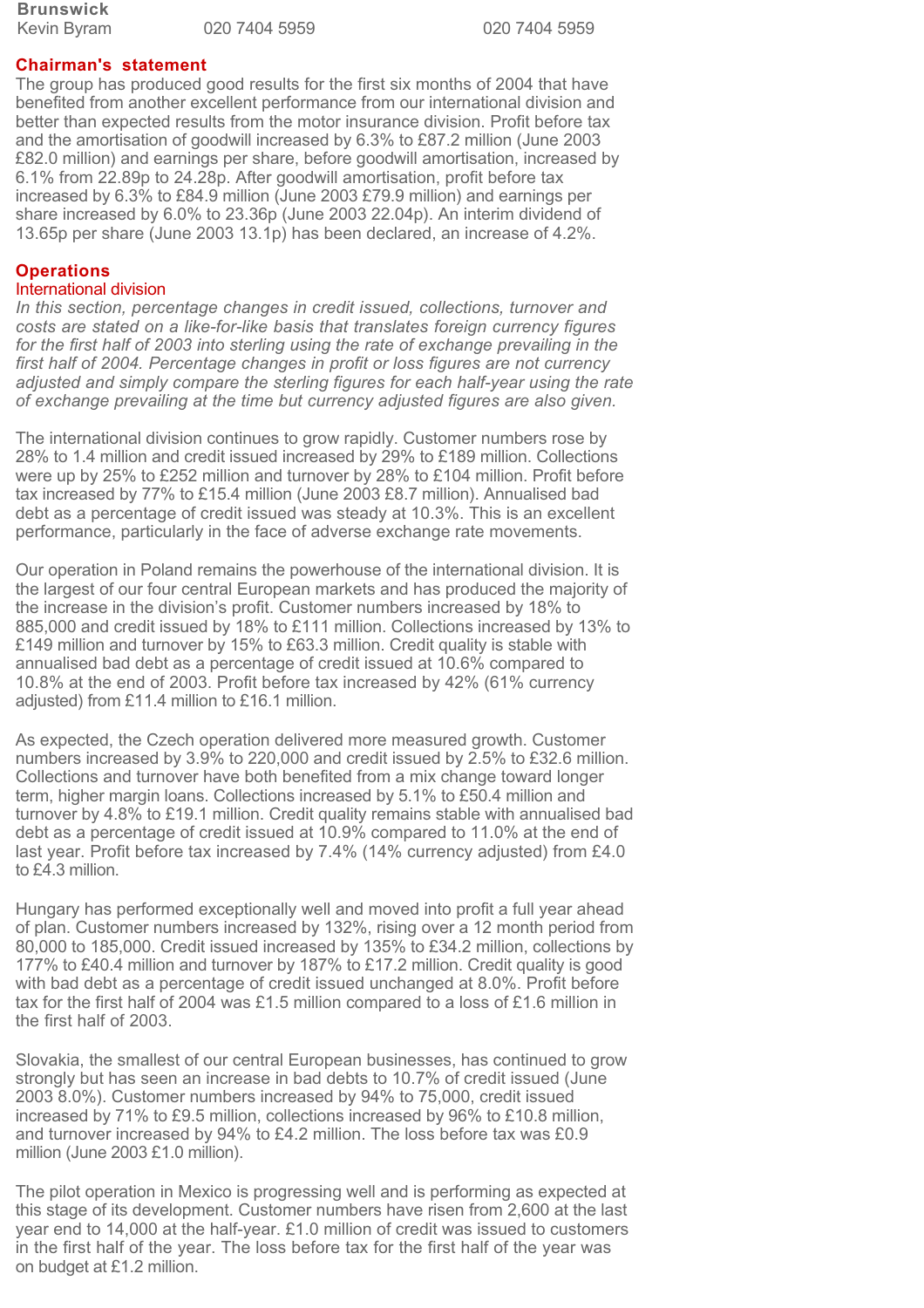# UK consumer credit division

#### **Home credit**

Customer numbers and credit issued reduced in the UK home credit business in the first half of the year. Whilst we are continuing to work hard to retain and recruit good quality customers, we are operating in a market for small sum credit that is becoming increasingly competitive. In particular, credit card providers are actively targeting lower income customers. Alongside this external factor have been internal actions we have taken to improve this business; eliminating uneconomic customer recruitment activities and closing sub-scale agencies. These actions are delivering cost and bad debt benefits and will continue to do so in the second half of the year. Customer numbers reduced by 5.2% to 1.53 million and credit issued by 4.5% to £373 million (June 2003 £390 million). Collections reduced by 1.9% to £647 million and turnover by 1.5% to £236 million. Overhead costs are under tight control and reduced in the first half by 2.3% to £60.6 million. Bad debts remain stable with the bad debt charge increasing by £1.2 million as compared to the first half of 2003. Profit before tax reduced by 1.7% to £60.1 million (June 2003 £61.2 million).

# **Yes Car Credit**

Yes Car Credit opened two new branches during the first half, increasing the total number of branches to 28. 20,400 cars were sold and financed, an increase of 16% in cars sold and 29% in cars financed. Turnover increased by 20% to £148 million. The business experienced very strong (+38%) year-on-year sales volume growth in the first quarter but saw a 3% year-on-year reduction in the second quarter with a poor performance in June. This slowdown reflected lower levels of customer enquiries, a sales pattern that mirrors statistics for the used car credit market as a whole. Statistics from the Finance and Leasing Association show that in the first quarter of 2004 year-on-year sales increased by 5.8% but in April and May combined fell by 2.6%. Whilst we cannot be certain as to the causes of this change in trend, rises in both interest rates and petrol prices may have reduced customer confidence. Gross profit, after interest payable, rose by 32% to £65.5 million, benefiting from rising interest income from the growing loan book, up by 38% at the half-year to £282 million, and from lower interest payable rates. The bad debt charge as a percentage of average net receivables increased to 17.1% from 15.7% at the end of 2003. Profit before tax increased by 9.4% to £5.0 million (June 2003 £4.5 million).

# **Vanquis Bank**

Vanquis Bank began a market test of Visa branded credit cards in the UK in April 2003 and by the end of last year had built a portfolio of 37,000 cards. The focus for this year is to monitor the development of the card portfolio, in particular credit quality, in order to reach an informed view as to the attractiveness of the business opportunity by the end of the year. The business is progressing as scheduled. Cards in issue at the half-year were 48,000. As expected, the loss before tax for the first half of the year was £4.6 million (June 2003 £3.4 million).

# **Motor insurance division**

Pricing conditions in the motor insurance market have remained competitive. We have continued with our policy of pricing for profit and so have maintained our prices and reduced the scale of our operations. Policyholders decreased by 24% to 514,000; gross written premiums reduced by 23% to £82.2 million and gross earned premiums fell by 26% to £85.6 million. More positively, claims costs have been lower than expected due to a moderation in the costs of personal injury claims and this has improved underwriting profits which rose from 2% to 6% of earned premiums. The investment fund, held to meet future claims costs, reduced by 5% to £440 million and yielded income of £11.9 million (June 2003 £12.3 million). Profit before tax increased by 13% to £16.6 million (June 2003 £14.7 million).

# **Regulatory**

Following publication of the UK Government's White Paper on consumer credit last December, we expect that a Bill proposing legislation to replace the 1974 UK Consumer Credit Act will be announced in the Queen's Speech in November of this year. In the White Paper the government noted that they were not persuaded of the need for a maximum limit on interest rates but that they were conducting research into the impact of such rate ceilings in certain overseas markets. That research has now been published to stakeholders and it shows that interest rate ceilings harm the interests of consumers. This is sometimes an issue in our central European markets. Indeed, unsuccessful rate ceiling proposals have in the past been made by minority parties in Slovakia and Poland and currently a new proposal from a minority party is about to be considered by the Polish parliament.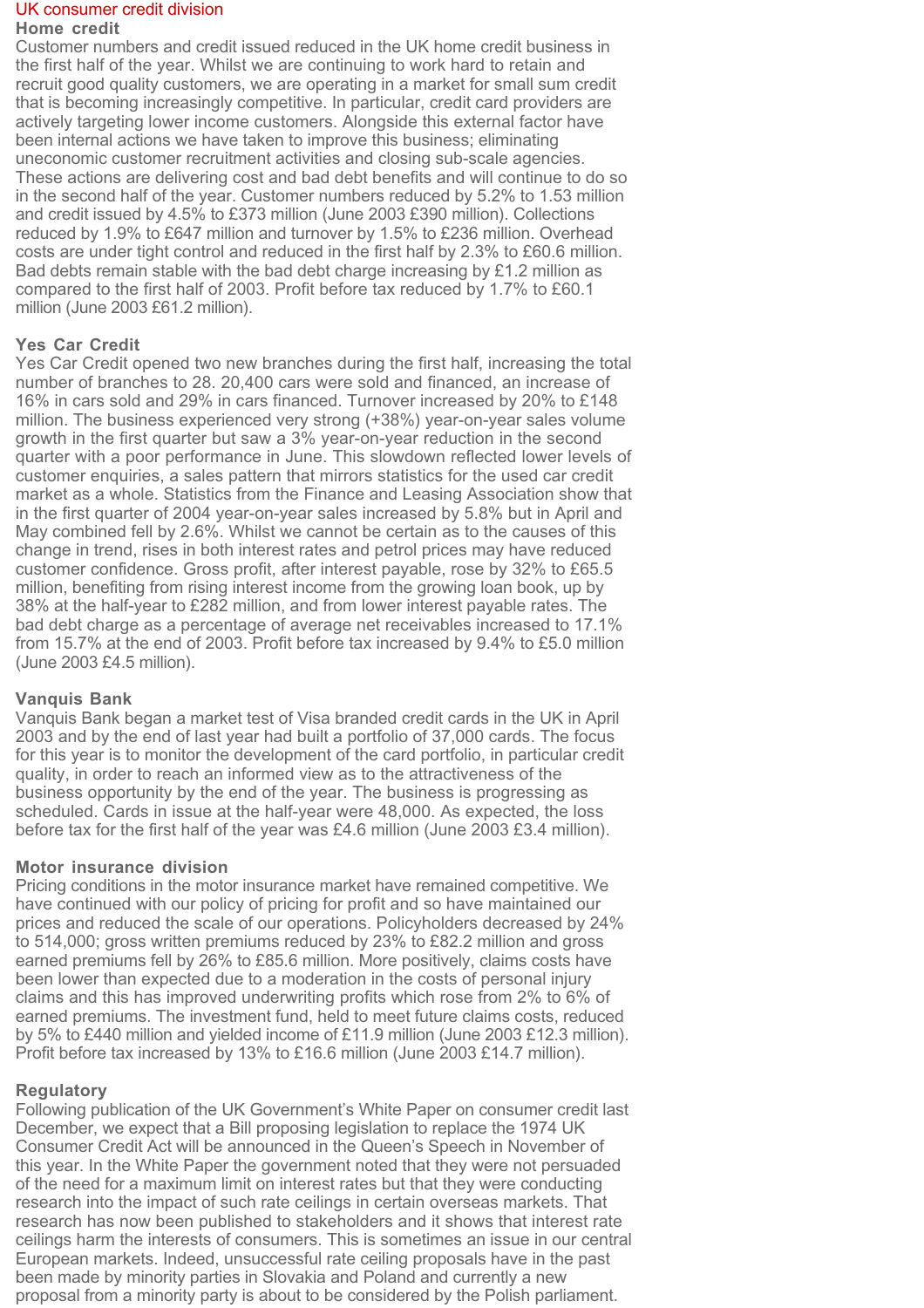The belief by some observers that rate ceilings are in the interest of consumers is wrong and is rooted in a misconception that APR is a true measure of the cost of credit to the customer. We will continue to explain to opinion formers the customer benefits of home credit and the harm done to consumers by rate ceilings.

As we have previously announced, the National Consumer Council ("NCC") made a super-complaint on the whole UK home credit sector to the Office of Fair Trading ("OFT") on 14 June 2004. We have submitted a full written response to the OFT which makes clear that Provident Financial is a responsible lender operating in an increasingly competitive market with transparent products and a home service which is highly valued by our customers. The OFT is due to announce its findings in September 2004.

# **Prospects for 2004**

#### International division

We continue to see excellent prospects for growth in customer numbers, credit issued and profit from our international division. We expect the performance to mirror the trends seen in the first half of the year with Poland continuing to contribute the largest share of the division's growth. Hungary is expected to record a full year profit, a year ahead of plan.

#### UK consumer credit division

We expect that market conditions for the UK home credit business will remain competitive and that the business will continue to see reductions in its volumes and a small reduction in profits during the second half of the year as compared to the second half of last year.

Yes Car Credit plans to open a further three branches in the second half of the year, taking the branch network from 28 to 31. We expect that these new branches will generate further sales but, following the general slowdown in the used car credit market as a whole in the second quarter of this year, the outlook for the year is harder to predict.

Vanquis Bank will continue its market test of credit card products and we will announce our decision as to how to proceed at the time of the preliminary announcement of the 2004 results early next year. Start-up losses of approximately £9.0 million are budgeted for the full year.

#### Motor insurance division

We believe that pricing conditions in the motor insurance market will remain competitive and reductions in the number of policyholders and written premiums will continue. However, we expect the benign claims trends seen in the first half to continue, allowing the division to deliver an increased profit for the year.

#### **Group**

We remain confident that the group will deliver a good result for 2004.

John van Kuffeler Chairman 27 July 2004

#### Consolidated profit and loss account for the half-year to 30 June 2004

|                                                     | Unaudited    | Half-year to                           | Audited               |
|-----------------------------------------------------|--------------|----------------------------------------|-----------------------|
|                                                     | 30 June 2004 | Half-year to 30 June 2003 Full year to | Unaudited 31 Dec 2003 |
| Turnover                                            | £m           | £m                                     | £m                    |
|                                                     | 566.1        | 555.1                                  | 1,134.2               |
| Profit before taxation and goodwill<br>amortisation | 87.2         | 82.0                                   | 206.2                 |
| Goodwill amortisation                               | (2.3)        | (2.1)                                  | (4.3)                 |
| Profit before taxation                              | 84.9         | 79.9                                   | 201.9                 |
| Taxation (note 3)                                   | (25.7)       | (24.2)                                 | (60.8)                |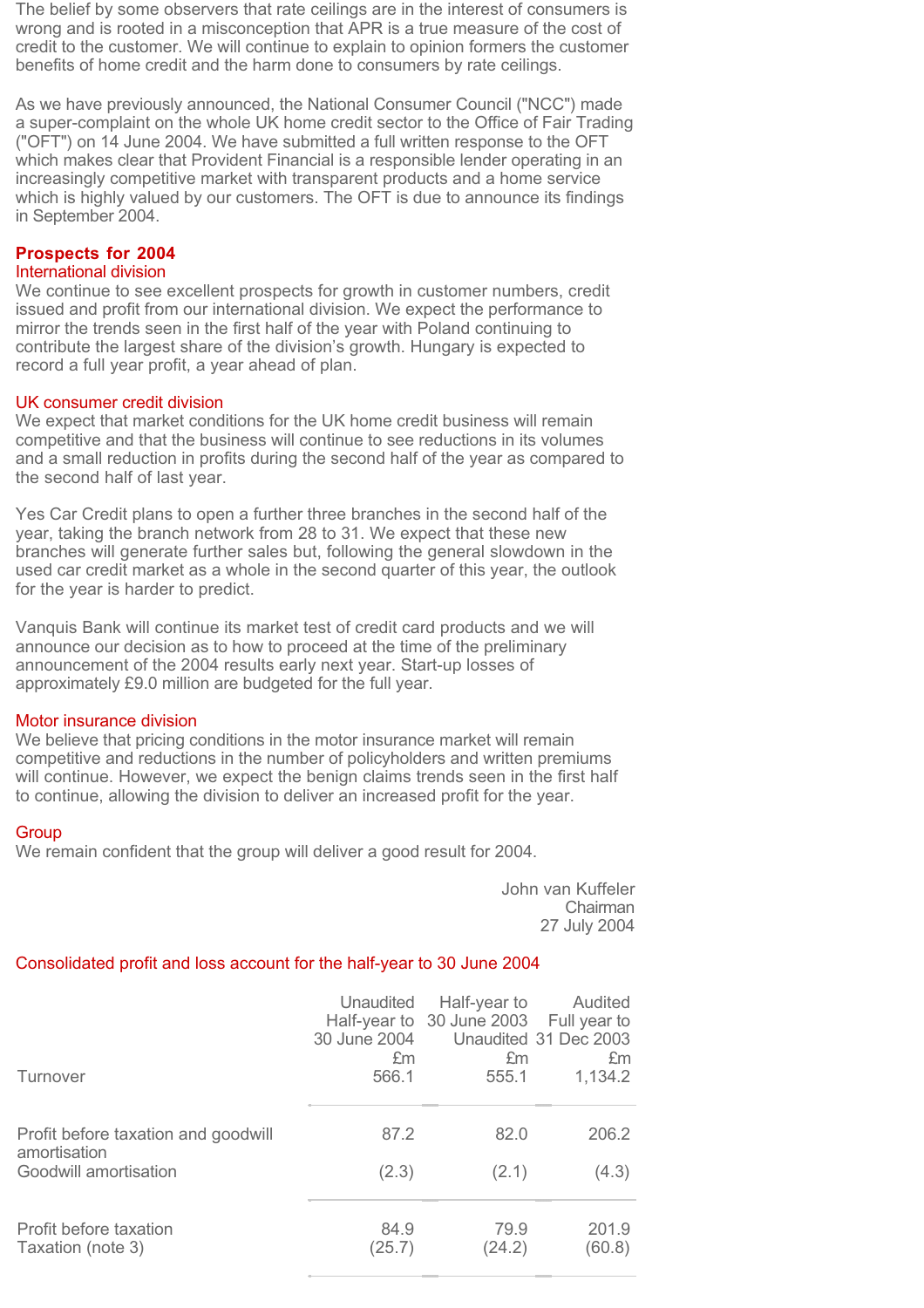| Profit after taxation<br>Dividends (note 4) | 59.2<br>(34.6)                     | 55.7<br>(33.1)                                                              | 141.1<br>(83.4)                  |
|---------------------------------------------|------------------------------------|-----------------------------------------------------------------------------|----------------------------------|
| Retained profit                             | 24.6                               | 22.6                                                                        | 57.7                             |
| Earnings per share (note 5)                 | Unaudited<br>Half-year to<br>pence | Unaudited<br>Half-year to<br>30 June 2004 30 June 2003 31 Dec 2003<br>pence | Audited<br>Full year to<br>pence |
| - Basic                                     | 23.36                              | 22.04                                                                       | 55.84                            |
| - Adjusted                                  | 24.28                              | 22.89                                                                       | 57.54                            |
| - Diluted                                   | 23.25                              | 21.93                                                                       | 55.68                            |
| Dividend per share (note 4)                 | 13.65                              | 13.10                                                                       | 33.00                            |

The results shown in the profit and loss account derive wholly from continuing activities.

There is no material difference between the retained profit as shown above and the historical cost equivalent.

# Statement of total recognised gains and losses for the half-year to 30 June 2004

| Profit after taxation<br>Currency translation differences   | £m<br>59.2<br>(1.3) | Unaudited Unaudited<br>Half-year to Half-year to Full year to<br>30 June 2004 30 June 2003 31 Dec 2003<br>£m<br>55.7 | Audited<br>£m<br>141.1<br>(1.6) |
|-------------------------------------------------------------|---------------------|----------------------------------------------------------------------------------------------------------------------|---------------------------------|
| Total recognised gains and losses<br>relating to the period | 57.9                | 55.7                                                                                                                 | 139.5                           |

# Segmental analysis of turnover for the half-year to 30 June 2004

|                       | Unaudited | Unaudited<br>Half-year to Half-year to | Audited<br>Full year to |
|-----------------------|-----------|----------------------------------------|-------------------------|
|                       |           | 30 June 2004 30 June 2003 31 Dec 2003  |                         |
|                       | £m        | £m                                     | £m                      |
| UK home credit        | 235.6     | 239.2                                  | 495.6                   |
| <b>Yes Car Credit</b> | 148.1     | 123.3                                  | 269.2                   |
| Vanquis Bank          | 2.3       |                                        | 1.3                     |
| UK consumer credit    | 386.0     | 362.5                                  | 766.1                   |
| International         | 104.2     | 90.1                                   | 191.4                   |
|                       |           |                                        |                         |
| Motor insurance       | 75.9      | 102.5                                  | 176.7                   |
|                       | 566.1     | 555.1                                  | 1,134.2                 |

#### Segmental analysis of profit before taxation for the half-year to 30 June 2004

| <b>Unaudited</b> | Unaudited    | Audited      |
|------------------|--------------|--------------|
| Half-year to     | Half-year to | Full year to |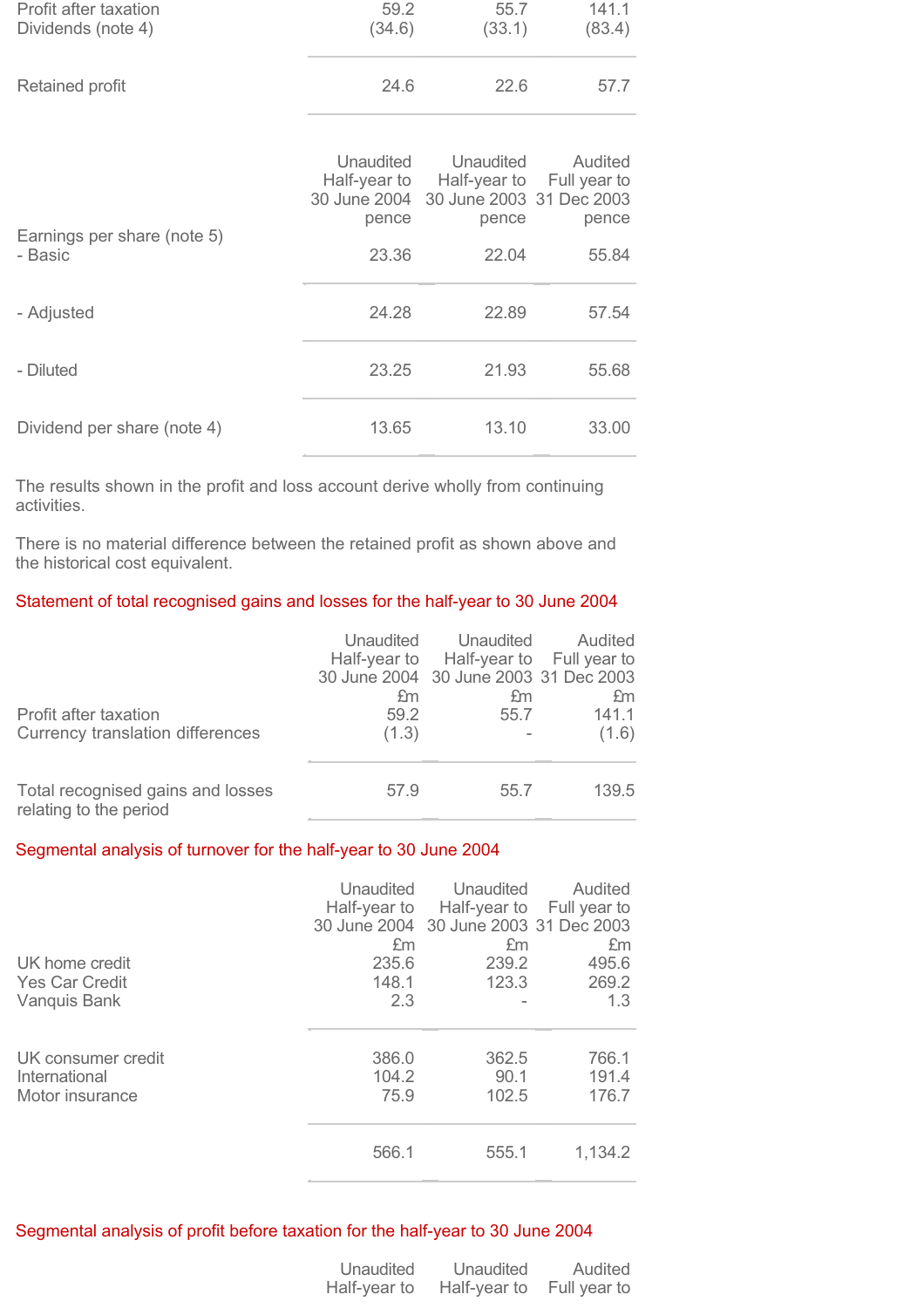| UK home credit<br><b>Yes Car Credit</b><br>Vanquis Bank                      | £m<br>60.1<br>5.0<br>(4.6)    | 30 June 2004 30 June 2003 31 Dec 2003<br>£m<br>61.2<br>4.5<br>(3.4) | £m<br>152.6<br>11.2<br>(6.7)   |
|------------------------------------------------------------------------------|-------------------------------|---------------------------------------------------------------------|--------------------------------|
| UK consumer credit<br>International<br>Motor insurance<br>Central costs      | 60.5<br>15.4<br>16.6<br>(5.3) | 62.3<br>8.7<br>14.7<br>(3.7)                                        | 157.1<br>29.3<br>28.6<br>(8.8) |
| Profit before taxation and goodwill<br>amortisation<br>Goodwill amortisation | 87.2<br>(2.3)                 | 82.0<br>(2.1)                                                       | 206.2<br>(4.3)                 |
| Profit before taxation                                                       | 84.9                          | 79.9                                                                | 201.9                          |

In the second half of 2003, in order to give a clearer view of divisional performance, costs in relation to taxation, treasury and public affairs, which had previously been included in central costs, were recharged to the UK home credit and international divisions. In the six months to 30 June 2004, UK home credit and international have been recharged £3.9 million and £1.4 million respectively for these services. In the six months to 30 June 2003 this recharge would have been £2.4 million to UK home credit and £1.2 million to international division. The results of the six months to 30 June 2003 have been restated to include these recharges.

### The international turnover and profit before taxation can be analysed as follows:

|                                                                                                                                          | Unaudited<br>Half-year to<br>£m               | Unaudited<br>30 June 2004 30 June 2003 31 Dec 2003<br>£m | Audited<br>Half-year to Full year to<br>£m      |
|------------------------------------------------------------------------------------------------------------------------------------------|-----------------------------------------------|----------------------------------------------------------|-------------------------------------------------|
| <b>Turnover</b><br>Poland<br><b>Czech Republic</b><br>Hungary<br>Slovakia<br><b>Mexico</b>                                               | 63.3<br>19.1<br>17.2<br>4.2<br>0.4            | 62.5<br>19.1<br>6.3<br>2.2                               | 127.9<br>39.4<br>18.3<br>5.8                    |
|                                                                                                                                          | 104.2                                         | 90.1                                                     | 191.4                                           |
| Profit/(loss) before taxation<br>Poland<br><b>Czech Republic</b><br>Hungary<br>Slovakia<br><b>Mexico</b><br>Central divisional overheads | 16.1<br>4.3<br>1.5<br>(0.9)<br>(1.2)<br>(4.4) | 11.4<br>4.0<br>(1.6)<br>(1.0)<br>(4.1)                   | 33.1<br>8.8<br>(1.9)<br>(1.6)<br>(1.2)<br>(7.9) |
|                                                                                                                                          | 15.4                                          | 8.7                                                      | 29.3                                            |

#### Consolidated balance sheet as at 30 June 2004

|                                   | Unaudited | Unaudited                             | Audited                 |
|-----------------------------------|-----------|---------------------------------------|-------------------------|
|                                   | As at     | As at                                 | - As at                 |
|                                   |           | 30 June 2004 30 June 2003 31 Dec 2003 |                         |
|                                   |           |                                       | as restated as restated |
|                                   | £m        | fm                                    | fm                      |
| Fixed assets (including goodwill) | 138.8     | 128.9                                 | 135.9                   |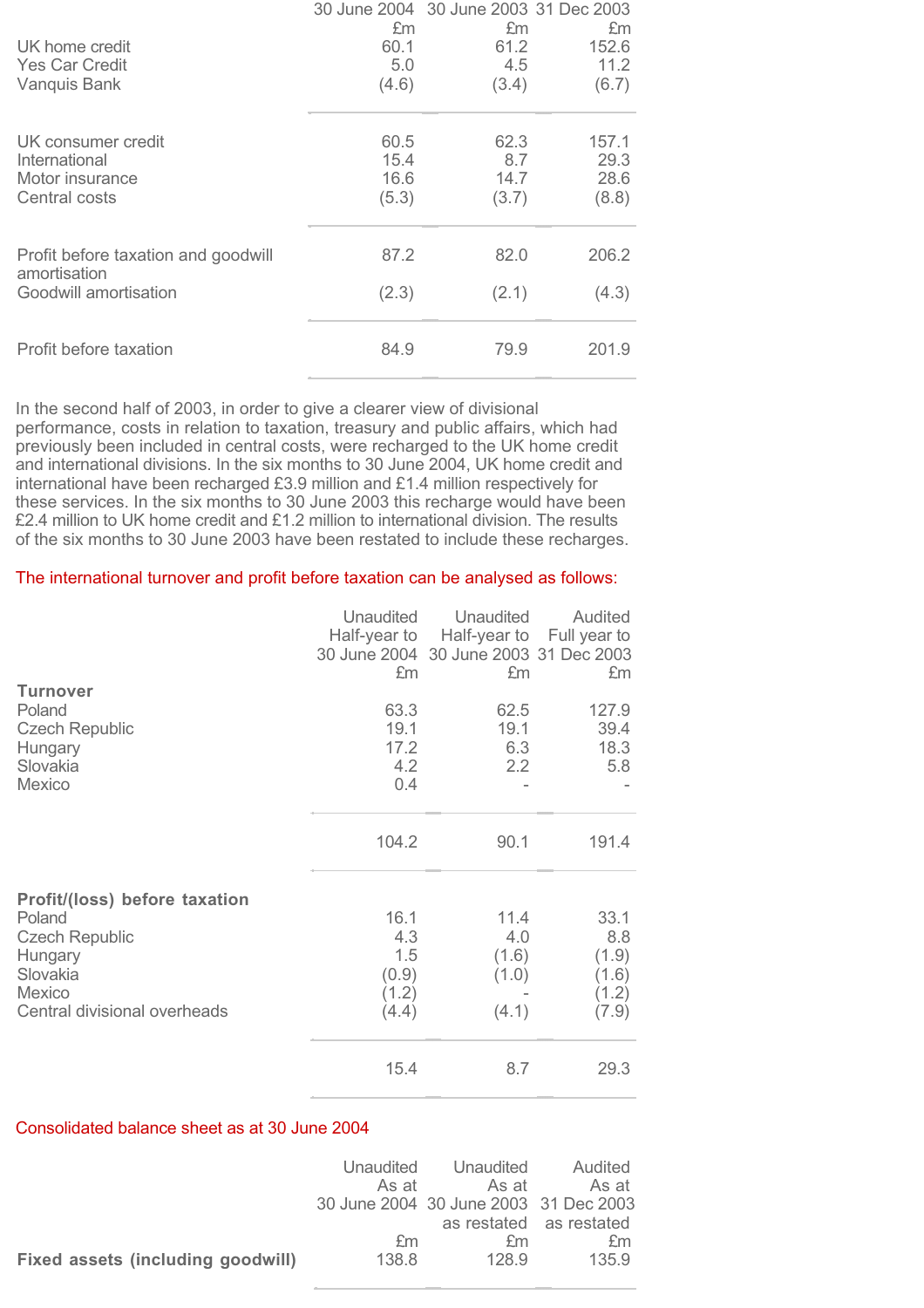| <b>Current assets</b><br><b>Stock</b><br>Amounts receivable from customers                        | 13.7                    | 9.4                     | 14.6                    |
|---------------------------------------------------------------------------------------------------|-------------------------|-------------------------|-------------------------|
| (note 6)<br>- due within one year<br>- due in more than one year<br><b>Debtors</b><br>Investments | 846.8<br>217.4<br>161.8 | 775.2<br>162.0<br>158.4 | 905.3<br>204.1<br>153.1 |
| - realisable within one year<br>Cash at bank and in hand                                          | 467.4<br>53.7           | 525.3<br>44.7           | 514.5<br>38.8           |
|                                                                                                   | 1,760.8                 | 1,675.0                 | 1,830.4                 |
| <b>Current liabilities</b><br>Bank and other borrowings                                           | (17.9)                  | (15.2)                  | (19.6)                  |
| Creditors - amounts falling due within<br>one year                                                | (201.5)                 | (167.2)                 | (220.8)                 |
| Insurance accruals and deferred<br>income                                                         | (447.3)                 | (479.5)                 | (462.9)                 |
|                                                                                                   | (666.7)                 | (661.9)                 | (703.3)                 |
| <b>Net current assets</b>                                                                         | 1,094.1                 | 1,013.1                 | 1,127.1                 |
| <b>Total assets less current</b><br>liabilities                                                   | 1,232.9                 | 1,142.0                 | 1,263.0                 |
| <b>Non-current liabilities</b>                                                                    |                         |                         |                         |
| Bank and other borrowings<br>Creditors – amounts falling due after<br>more than one year          | (741.5)<br>(12.9)       | (706.9)<br>(19.0)       | (799.8)<br>(11.6)       |
| Provision for liabilities and charges -<br>deferred taxation                                      | (2.6)                   | (1.5)                   | (2.6)                   |
|                                                                                                   | (757.0)                 | (727.4)                 | (814.0)                 |
| <b>Net assets</b>                                                                                 | 475.9                   | 414.6                   | 449.0                   |
|                                                                                                   |                         |                         |                         |
| <b>Capital and reserves</b><br>Called-up share capital                                            | 26.4                    | 26.3                    | 26.3                    |
| Share premium account                                                                             | 105.1                   | 100.9                   | 101.5                   |
| <b>Revaluation reserve</b>                                                                        | 2.7                     | 2.7<br>4.4              | 2.7<br>4.4              |
| Other reserves<br>Profit and loss account                                                         | 4.4<br>337.3            | 280.3                   | 314.1                   |
| <b>Equity shareholders' funds</b><br>(note 7)                                                     | 475.9                   | 414.6                   | 449.0                   |

# Consolidated cash flow statement for the half-year to 30 June 2004

|                                                 | 30 June 2004 30 June 2003 31 Dec 2003 | Unaudited Unaudited<br>Half-year to Half-year to Full year to | Audited |
|-------------------------------------------------|---------------------------------------|---------------------------------------------------------------|---------|
|                                                 | £m                                    | £m                                                            | £m      |
| Net cash inflow from operating<br>activities    | 101.0                                 | 114.6                                                         | 57.1    |
| Taxation                                        | (23.1)                                | (22.8)                                                        | (45.1)  |
| Capital expenditure and financial<br>investment | (10.8)                                | (9.0)                                                         | (16.7)  |
| Acquisitions and disposals                      |                                       | (3.9)                                                         | (5.4)   |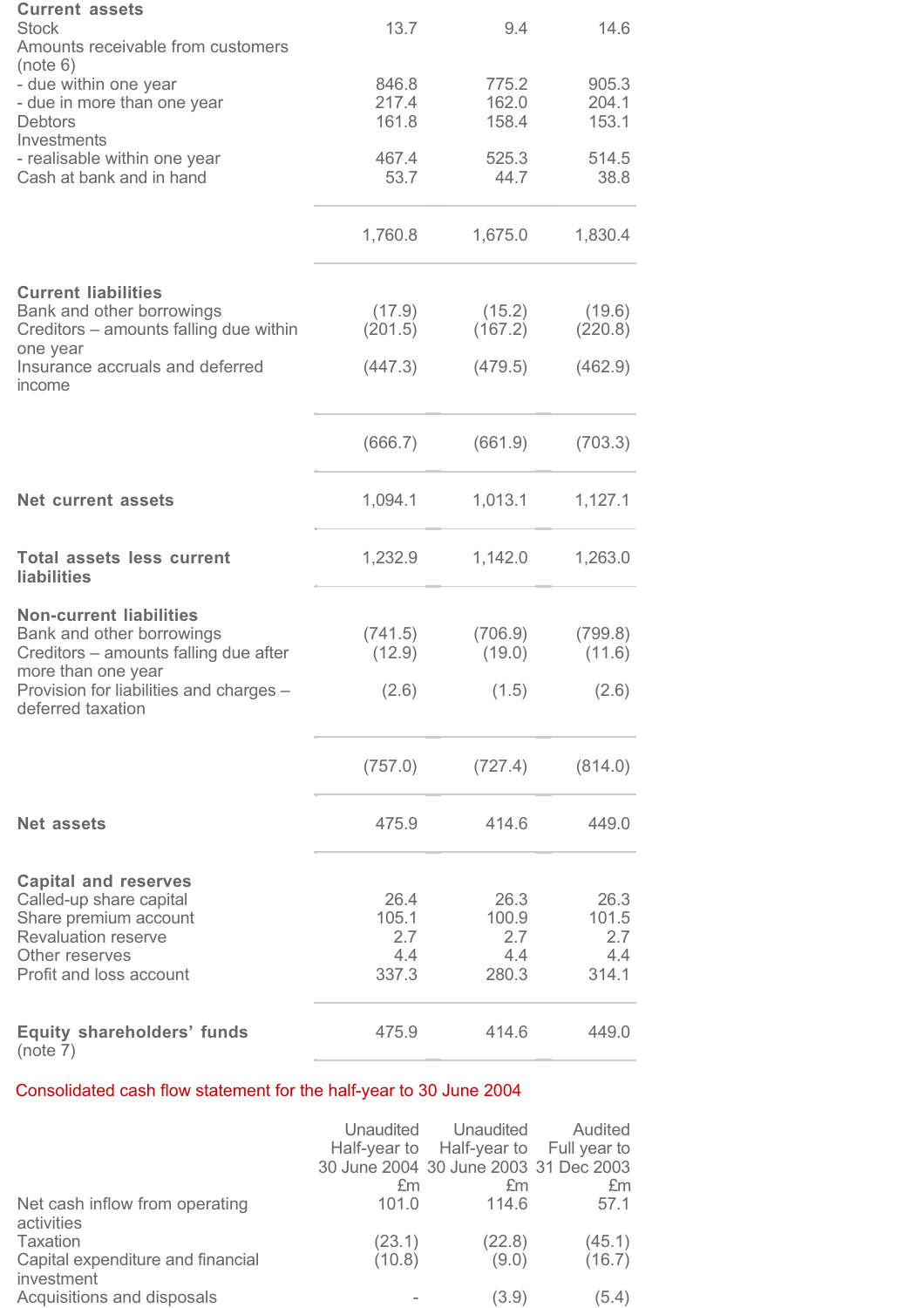| Equity dividends paid                        | (50.3) | (46.6) | (79.7) |
|----------------------------------------------|--------|--------|--------|
| Management of liquid resources               | 45.6   | (21.3) | (13.1) |
| Financing                                    | (49.9) | (29.3) | 87.2   |
| Increase/(decrease) in cash in the<br>period | 12.5   | (18.3) | (15.7) |

The cash flow statement above has been prepared in accordance with FRS1 (Revised 1996) "Cash Flow Statements". As required by that standard, the statement aggregates the cash flows arising from each division within the group. However, the cash and investments held by those businesses that are regulated are required to be strictly segregated from the rest of the group and are not available to repay group borrowings.

At 30 June 2004 the cash and investments held by businesses in the group that are regulated amounted to £478 million ( 30 June 2003 £534 million).

# Reconciliation of net cash flow to movement in net debt

|                                                                             | <b>Unaudited</b><br>£m | Unaudited<br>Half-year to Half-year to Full year to<br>30 June 2004 30 June 2003 31 Dec 2003<br>£m | Audited<br>£m   |
|-----------------------------------------------------------------------------|------------------------|----------------------------------------------------------------------------------------------------|-----------------|
| Increase/(decrease) in cash in the<br>period<br>Cash (inflow)/ outflow from | 12.5<br>(45.6)         | (18.3)<br>21.3                                                                                     | (15.7)<br>13.1  |
| (decrease)/increase in liquid resources                                     |                        |                                                                                                    |                 |
| Cash outflow/(inflow) from decrease/<br>(increase) in debt                  | (33.1)<br>53.6         | 3.0<br>29.3                                                                                        | (2.6)<br>(86.6) |
| Change in net debt resulting from cash<br>flows                             | 20.5                   | 32.3                                                                                               | (89.2)          |
| Exchange adjustments                                                        | 7.3                    | (3.1)                                                                                              | 4.4             |
| Net debt at beginning of period                                             | (266.1)                | (181.3)                                                                                            | (181.3)         |
| Net debt at end of period                                                   | (238.3)                | (152.1)                                                                                            | (266.1)         |

# Analysis of changes in net debt

| Cash at bank and in hand<br>Overdrafts                                     | 31 Dec<br>2003<br>£m<br>38.8<br>(7.3) | Cash<br>flows<br>£m<br>15.2<br>(2.7) | Exchange<br>adjustments<br>£m<br>(0.3) | 30 June<br>2004<br>£m<br>53.7<br>(10.0) |
|----------------------------------------------------------------------------|---------------------------------------|--------------------------------------|----------------------------------------|-----------------------------------------|
| Investments realisable<br>within one year<br>Bank and other<br>borrowings: | 31.5<br>514.5                         | 12.5<br>(45.6)                       | (0.3)<br>(1.5)                         | 43.7<br>467.4                           |
| - less than one year<br>- more than one year                               | (12.3)<br>(799.8)                     | 4.3<br>49.3                          | 0.1<br>9.0                             | (7.9)<br>(741.5)                        |
|                                                                            | (812.1)                               | 53.6                                 | 9.1                                    | (749.4)                                 |
| Net debt                                                                   | (266.1)                               | 20.5                                 | 7.3                                    | (238.3)                                 |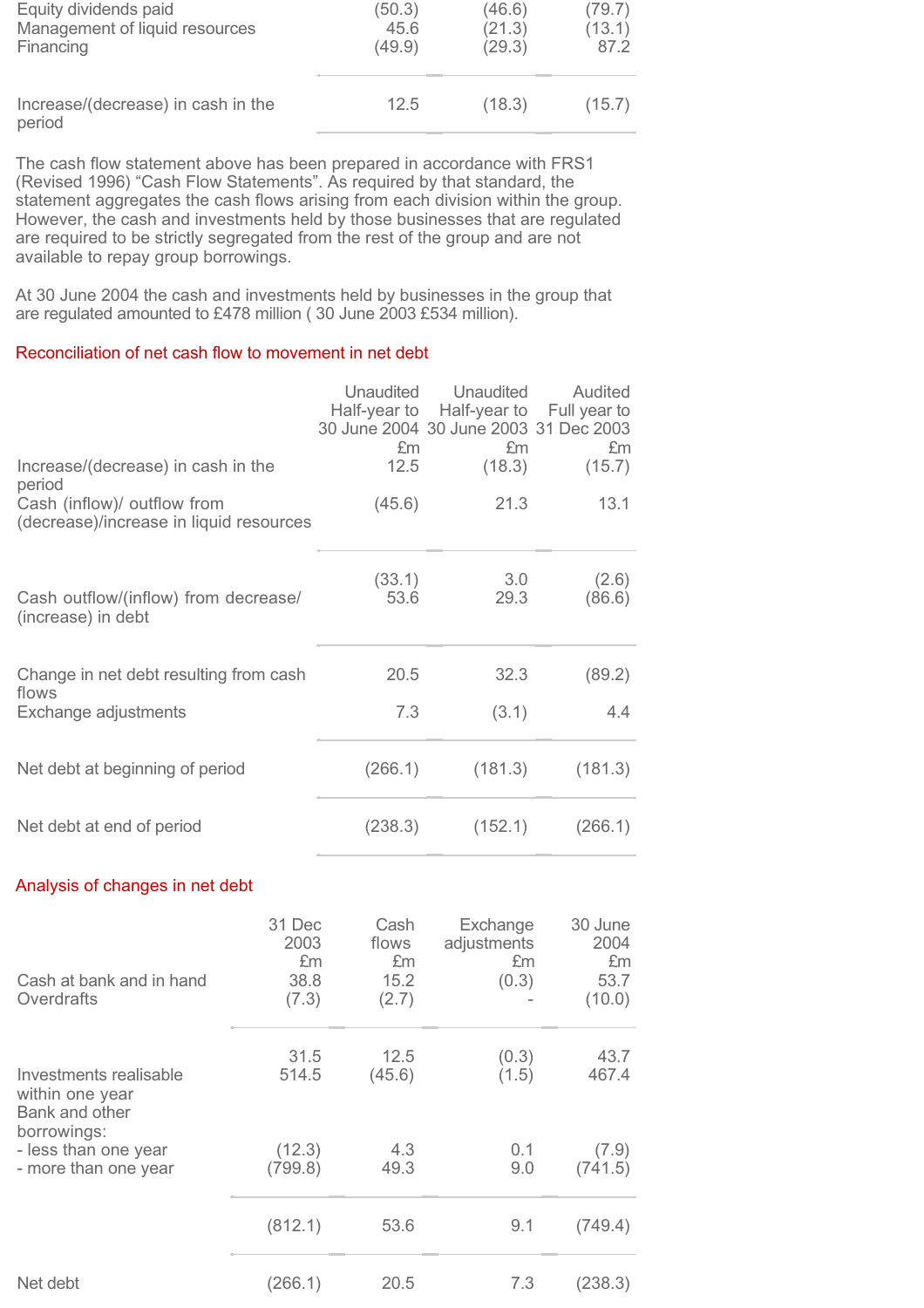Cash, borrowings and overdraft balances shown above at 31 December 2003 and 30 June 2004 agree to the balance sheets at those dates. Investments realisable within one year exclude those current asset investments which are not considered to be liquid resources (being those investments with more than one year to maturity when acquired, but less than one year to maturity at the balance sheet date, other than investments which are traded on an active market).

#### Reconciliation of profit before taxation to net cash inflow from operating activities

|                                                             | Unaudited | Unaudited                             | Audited      |
|-------------------------------------------------------------|-----------|---------------------------------------|--------------|
|                                                             |           | Half-year to Half-year to             | Full year to |
|                                                             |           | 30 June 2004 30 June 2003 31 Dec 2003 |              |
|                                                             | £m        | £m                                    | £m           |
| Profit before taxation                                      | 84.9      | 79.9                                  | 201.9        |
| Depreciation and amortisation                               | 7.5       | 6.9                                   | 14.3         |
| Loss on sale of tangible fixed assets                       |           | 0.1                                   | 0.4          |
| Decrease/(increase) in amounts<br>receivable from customers | 37.0      | 29.2                                  | (158.1)      |
| (Increase)/decrease in stock and<br>debtors                 | (8.7)     | 13.3                                  | 14.3         |
| Decrease in insurance accruals and<br>deferred income       | (15.6)    | (15.8)                                | (32.3)       |
| (Decrease)/increase in other creditors                      | (4.1)     | 1.0                                   | 16.6         |
| Net cash inflow from operating<br>activities                | 101.0     | 114.6                                 | 57.1         |

#### Net cash inflow from operating activities can be analysed as follows:

|                       | Unaudited | Unaudited<br>Half-year to Half-year to<br>30 June 2004 30 June 2003 31 Dec 2003 | Audited<br>Full year to |
|-----------------------|-----------|---------------------------------------------------------------------------------|-------------------------|
|                       | £m        | £m                                                                              | £m                      |
| UK home credit        | 130.8     | 129.7                                                                           | 149.1                   |
| <b>Yes Car Credit</b> | (21.1)    | (28.3)                                                                          | (79.5)                  |
| Vanquis Bank          | (9.3)     | (2.6)                                                                           | (13.1)                  |
|                       |           |                                                                                 |                         |
| UK consumer credit    | 100.4     | 98.8                                                                            | 56.5                    |
| International         | 5.5       | 4.3                                                                             | (11.1)                  |
| Motor insurance       | 3.6       | 17.9                                                                            | 23.2                    |
| Central               | (8.5)     | (6.4)                                                                           | (11.5)                  |
|                       |           |                                                                                 |                         |
|                       | 101.0     | 114.6                                                                           | 57.1                    |

# Notes to the financial information

**1.** The financial information has been prepared on the basis of the accounting policies set out in the group's 2003 statutory accounts except for the first time adoption of UITF 38 "Accounting for ESOP trusts" (see note 7). This financial information does not constitute a set of statutory accounts under s.240 of CA85 and is unaudited. This document (the 2004 interim report) will be published on the company's website in addition to the normal paper version. The maintenance and integrity of the Provident Financial website is the responsibility of the directors and the work carried out by the auditors does not involve consideration of these matters. Legislation in the UK governing the preparation and dissemination of financial statements may differ from legislation in other jurisdictions.

2. The information relating to the full year ended 31 December 2003 is an extract from the latest published accounts on which the auditors gave an unqualified opinion and which have been delivered to the Registrar of Companies.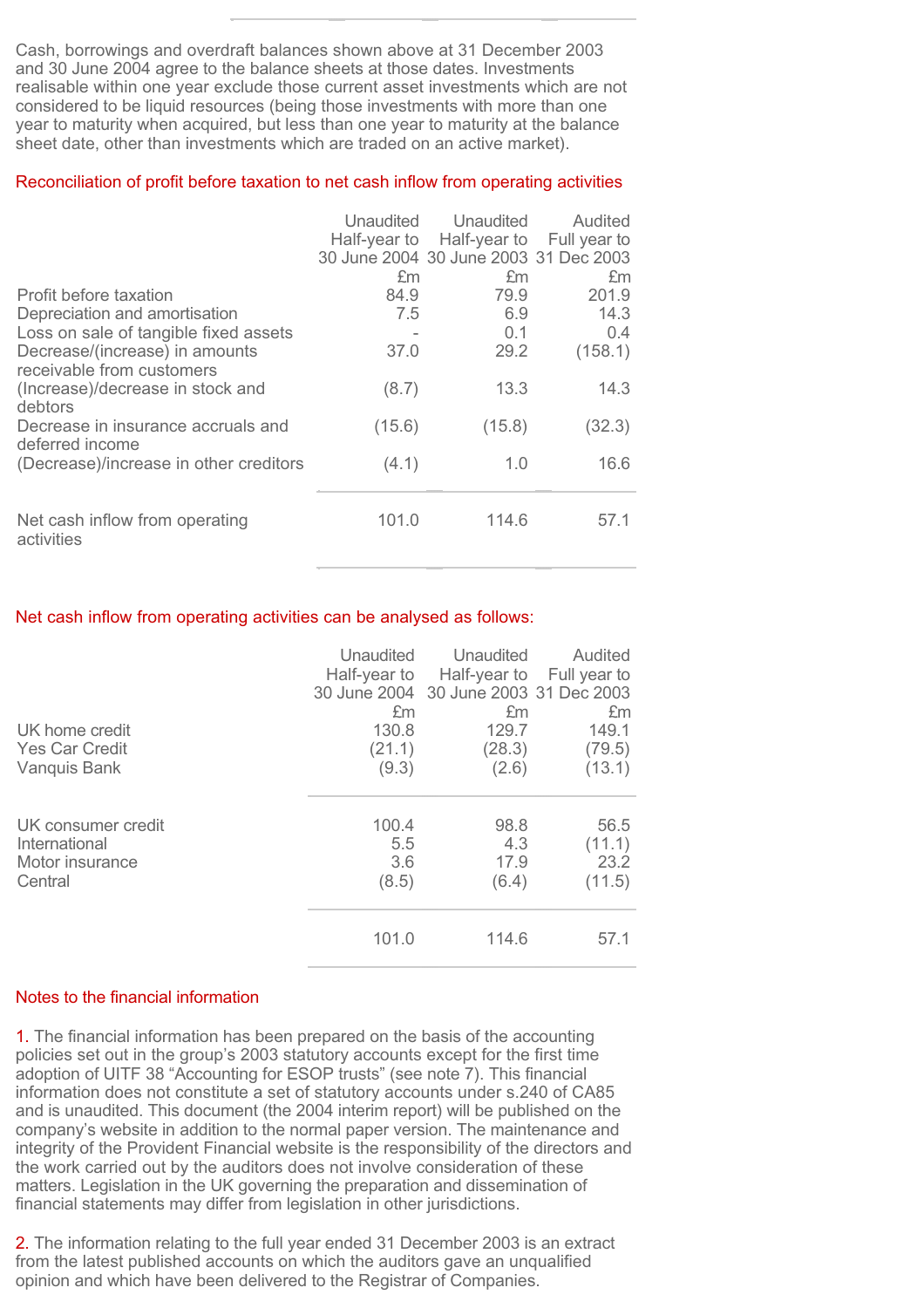#### 3. Taxation

The taxation charge has been calculated by applying the directors' best estimate of the effective tax rate for the year, which is 29.5% (30 June 2003 29.5%), to the profit before goodwill amortisation for the period.

#### 4. Dividends paid and proposed

|                                                                                             | Unaudited<br>£ m | Unaudited<br>Half-year to Half-year to Full year to<br>30 June 2004 30 June 2003 31 Dec 2003<br>£m | Audited<br>£m |
|---------------------------------------------------------------------------------------------|------------------|----------------------------------------------------------------------------------------------------|---------------|
| Interim dividend declared - 13.65p<br>(30 June 2003 13.10p)<br>Final dividend paid - 19.90p | 34.6             | 33.1                                                                                               | 33.1<br>50.3  |
|                                                                                             | 34.6             | 33.1                                                                                               | 83.4          |
| Dividend cover                                                                              | 1.78             | 1.74                                                                                               | 1.74          |

# 5. Earnings per share

The basic and diluted earnings per share figures have been calculated using the profit for the period attributable to ordinary shareholders of £59.2 million (30 June 2003 £55.7 million) and the weighted average number of shares in issue during the period. The adjusted earnings per share figures have been calculated using a profit after tax excluding goodwill amortisation, of £61.5 million (30 June 2003 £57.8 million) and the weighted average number of shares in issue during the period.

The weighted average number of shares in issue during the period can be reconciled to the number used in the basic, adjusted and diluted earnings per share calculations as follows:

|                                       | Unaudited     | Unaudited                             | Audited                   |
|---------------------------------------|---------------|---------------------------------------|---------------------------|
|                                       | Half-year to  |                                       | Half-year to Full year to |
|                                       |               | 30 June 2004 30 June 2003 31 Dec 2003 |                           |
|                                       | <b>Number</b> | <b>Number</b>                         | <b>Number</b>             |
|                                       | m             | m                                     | m                         |
| Weighted average number of shares     |               |                                       |                           |
| In issue during the period            | 254.7         | 254.2                                 | 254.3                     |
| Held by the QUEST                     | (1.5)         | (1.6)                                 | (1.6)                     |
|                                       |               |                                       |                           |
|                                       |               |                                       |                           |
| Used in basic and adjusted earnings   | 253.2         | 252.6                                 | 252.7                     |
| per share calculations                |               |                                       |                           |
| Issuable on conversion of outstanding | 1.3           | 1.3                                   | 0.7                       |
| options                               |               |                                       |                           |
|                                       |               |                                       |                           |
|                                       |               |                                       |                           |
| Used in diluted earnings per share    | 254.5         | 253.9                                 | 253.4                     |
| calculation                           |               |                                       |                           |

The movement in the number of shares in issue during the period is as follows:

|                                                   | <b>Number</b> |
|---------------------------------------------------|---------------|
|                                                   |               |
| As at 1 January 2004                              | 254.3         |
| Shares issued pursuant to the exercise of options | ()            |
|                                                   |               |
|                                                   |               |
| $A + 30$ lung $2004$                              | つらに ひ         |

# At 30 June 2004 255.0

#### 6. Amounts receivable from customers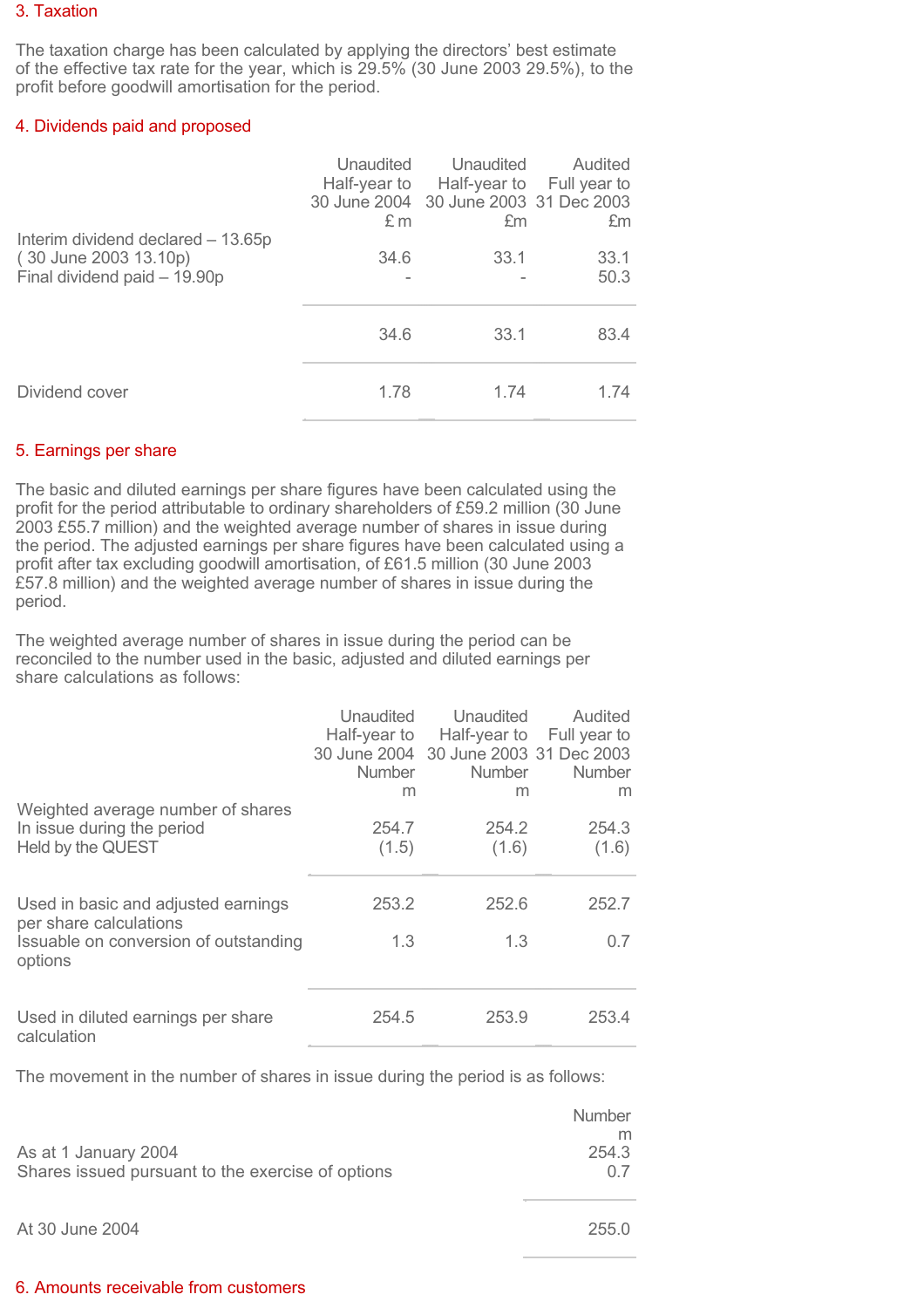# **(a) Amounts receivable from**

| customers represents:                                                                                                | Unaudited<br>As at                    | Unaudited<br>As at<br>30 June 2004 30 June 2003 31 Dec 2003              | Audited<br>As at                     |
|----------------------------------------------------------------------------------------------------------------------|---------------------------------------|--------------------------------------------------------------------------|--------------------------------------|
| UK home credit (note $6(b)$ )<br>International (note 6(c))<br>Yes Car Credit (note 6(d))<br>Vanquis Bank (note 6(e)) | £m<br>550.5<br>219.2<br>282.3<br>12.2 | £m<br>557.3<br>175.6<br>203.9<br>0.4                                     | £m<br>642.5<br>207.1<br>252.4<br>7.4 |
|                                                                                                                      | 1,064.2                               | 937.2                                                                    | 1,109.4                              |
| Analysed as:<br>- due within one year<br>- due in more than one year                                                 | 846.8<br>217.4                        | 775.2<br>162.0                                                           | 905.3<br>204.1                       |
|                                                                                                                      | 1,064.2                               | 937.2                                                                    | 1,109.4                              |
| (b) UK home credit receivables                                                                                       | Unaudited<br>As at<br>30 June 2004    | Unaudited<br>As at<br>30 June 2003 31 Dec 2003                           | Audited<br>As at                     |
| Gross instalment credit receivables<br>Less: provision for bad and doubtful<br>debts                                 | £m<br>871.5<br>(97.0)                 | £m<br>878.9<br>(96.0)                                                    | £m<br>985.3<br>(83.7)                |
| Instalment credit receivables after<br>provision for bad and doubtful debts<br>Less: deferred revenue thereon        | 774.5<br>(224.0)                      | 782.9<br>(225.6)                                                         | 901.6<br>(259.1)                     |
|                                                                                                                      | 550.5                                 | 557.3                                                                    | 642.5                                |
|                                                                                                                      |                                       |                                                                          |                                      |
| Analysed as:<br>- due within one year<br>- due in more than one year                                                 | 542.0<br>8.5                          | 548.6<br>8.7                                                             | 632.6<br>9.9                         |
|                                                                                                                      | 550.5                                 | 557.3                                                                    | 642.5                                |
| (c) International receivables                                                                                        | <b>Unaudited</b><br>As at<br>£m       | <b>Unaudited</b><br>As at<br>30 June 2004 30 June 2003 31 Dec 2003<br>£m | Audited<br>As at<br>£m               |
| Gross instalment credit receivables<br>Less: provision for bad and doubtful<br>debts                                 | 369.3<br>(41.7)                       | 285.3<br>(26.6)                                                          | 341.5<br>(33.4)                      |
| Instalment credit receivables after<br>provision for bad and doubtful debts<br>Less: deferred revenue thereon        | 327.6<br>(108.4)                      | 258.7<br>(83.1)                                                          | 308.1<br>(101.0)                     |
| Total – due within one year                                                                                          | 219.2                                 | 175.6                                                                    | 207.1                                |

# **(d) Yes Car Credit receivables**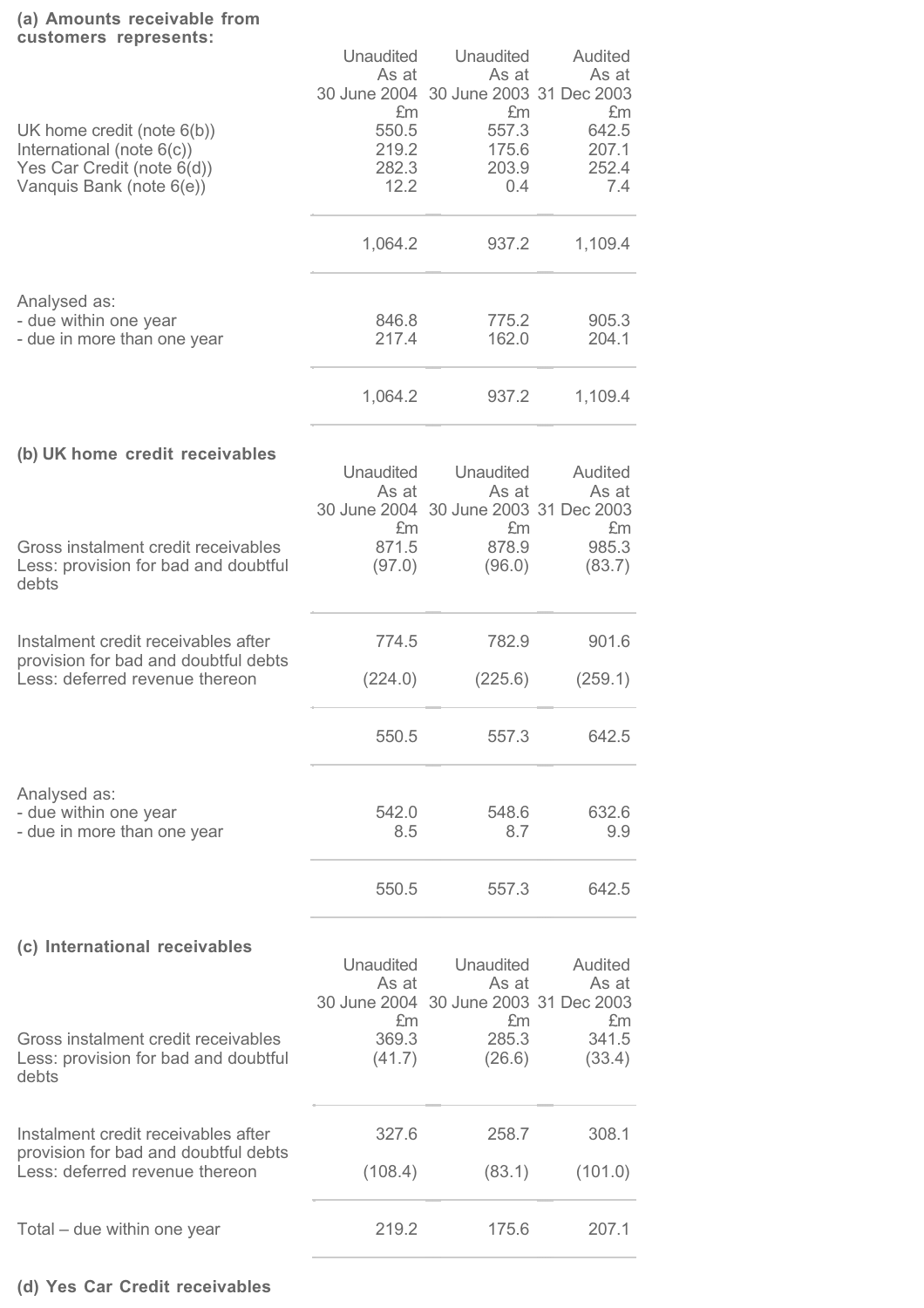|                                                                 | Unaudited                 | Unaudited                                      | Audited          |
|-----------------------------------------------------------------|---------------------------|------------------------------------------------|------------------|
|                                                                 | As at                     | As at<br>30 June 2004 30 June 2003 31 Dec 2003 | As at            |
|                                                                 | £m                        | £m                                             | £m               |
| Gross car finance receivables<br>Less: deferred revenue thereon | 462.2<br>(153.3)          | 334.1<br>(115.9)                               | 421.4<br>(142.9) |
|                                                                 |                           |                                                |                  |
|                                                                 | 308.9                     | 218.2                                          | 278.5            |
| Less: provision for bad and doubtful<br>debts                   | (26.6)                    | (14.3)                                         | (26.1)           |
|                                                                 |                           |                                                |                  |
|                                                                 | 282.3                     | 203.9                                          | 252.4            |
|                                                                 |                           |                                                |                  |
| Analysed as:                                                    | 73.4                      | 50.6                                           | 58.2             |
| - due within one year<br>- due in more than one year            | 208.9                     | 153.3                                          | 194.2            |
|                                                                 |                           |                                                |                  |
|                                                                 | 282.3                     | 203.9                                          | 252.4            |
|                                                                 |                           |                                                |                  |
| (e) Vanquis Bank receivables                                    | Unaudited                 | Unaudited                                      | Audited          |
|                                                                 | As at                     | As at                                          | As at            |
|                                                                 | £m                        | 30 June 2004 30 June 2003 31 Dec 2003<br>£m    | £m               |
| Gross credit card receivables                                   | 14.2                      | 0.4                                            | 8.2              |
| Less: deferred revenue thereon                                  | (0.3)                     |                                                | (0.2)            |
|                                                                 | 13.9                      | 0.4                                            | 8.0              |
| Less: provision for bad and doubtful                            | (1.7)                     |                                                | (0.6)            |
| debts                                                           |                           |                                                |                  |
| Total – due within one year                                     | 12.2                      | 0.4                                            | 7.4              |
|                                                                 |                           |                                                |                  |
| (f) Bad debt charge                                             |                           |                                                |                  |
|                                                                 | <b>Unaudited</b><br>As at | Unaudited<br>As at                             | Audited<br>As at |
|                                                                 |                           | 30 June 2004 30 June 2003 31 Dec 2003          |                  |
|                                                                 | £m                        | £m                                             | £m               |
| UK home credit<br><b>Yes Car Credit</b>                         | 52.4<br>23.1              | 51.2<br>12.6                                   | 88.0<br>33.4     |
| Vanquis Bank                                                    | 1.8                       |                                                | 0.7              |
|                                                                 |                           |                                                |                  |
| UK consumer credit<br>International                             | 77.3<br>22.0              | 63.8<br>19.9                                   | 122.1<br>37.2    |
|                                                                 |                           |                                                |                  |
| Bad debt charge                                                 | 99.3                      | 83.7                                           | 159.3            |

# 7. Reconciliation of movement in equity shareholders' funds

|                                               |        | Unaudited Unaudited Audited<br>Half-year to Half-year to Full year to<br>30 June 2004 30 June 2003 31 Dec 2003 |                         |
|-----------------------------------------------|--------|----------------------------------------------------------------------------------------------------------------|-------------------------|
|                                               |        |                                                                                                                | as restated as restated |
|                                               | £m     | £m                                                                                                             | £m                      |
| Profit attributable to equity<br>shareholders | 59.2   | 55.7                                                                                                           | 141.1                   |
| <b>Dividends</b>                              | (34.6) | (33.1)                                                                                                         | (83.4)                  |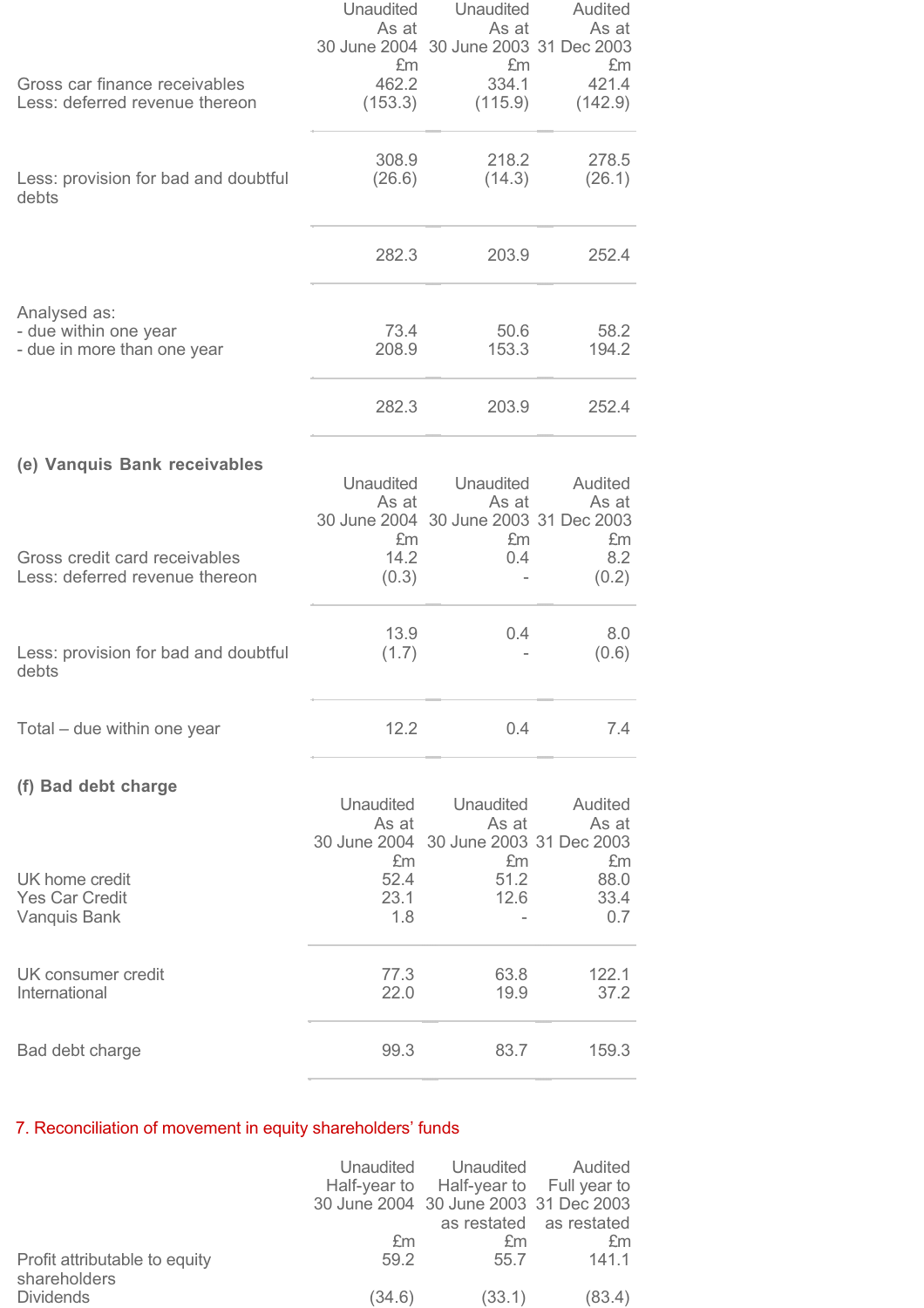| Retained profit<br>New share capital issued<br>Movement in respect of own shares<br><b>Currency translation differences</b> | 24.6<br>3.7<br>(0.1)<br>(1.3) | 22.6<br>0.1 | 57.7<br>0.6<br>0.4<br>(1.6) |
|-----------------------------------------------------------------------------------------------------------------------------|-------------------------------|-------------|-----------------------------|
| Net addition to equity shareholders'<br>funds                                                                               | 26.9                          | 22.7        | 57.1                        |
| Equity shareholders' funds at                                                                                               | 449.0                         | 402.7       | 402.7                       |
| beginning of period as reported<br>Prior period adjustment                                                                  |                               | (10.8)      | (10.8)                      |
| Equity shareholders' funds at<br>beginning of period as restated                                                            | 449.0                         | 391.9       | 391.9                       |
| Equity shareholders' funds at end of                                                                                        | 475.9                         | 414.6       | 449.0                       |
| period                                                                                                                      |                               |             |                             |

UITF 38 "Accounting for ESOP trusts" has been adopted for the first time in this interim report. As a result, shares in Provident Financial plc held by the QUEST, a discretionary trust established for the benefit of the employees of the group, have been reclassified from fixed asset investments to the profit and loss reserve within equity shareholders' funds. This change has been accounted for as a prior period adjustment and previously reported figures have been restated accordingly. This has resulted in a decrease in equity shareholders' funds at 30 June 2004 of £10.5 million (30 June 2003 and 31 December 2003 of £10.7 million and £10.4 million respectively). The prior period adjustment has had no impact on the performance statements of the current period or previous periods.

# 8. Exchange rates

The exchange rates used to retranslate the results and net assets of overseas operations which have currencies of operation other than sterling are as follows:

| Half-year to | Half-year to | Full year to                   |
|--------------|--------------|--------------------------------|
| 30 June 2004 | 30 June 2003 | 31 Dec 2003                    |
|              |              |                                |
|              |              |                                |
|              |              |                                |
| 7.03         | 6.21         | 6.34                           |
| 48.12        | 45.81        | 45.91                          |
| 378.50       | 357.89       | 366.80                         |
| 59.84        | 59.98        | 59.56                          |
| 20.47        |              | 19.12                          |
|              |              |                                |
|              |              |                                |
| 6.94         | 6.26         | 6.66                           |
| 47.58        | 44.41        | 45.83                          |
| 382.53       | 371.85       | 372.65                         |
| 60.20        | 58.63        | 58.33                          |
| 20.65        | 17.76        | 19.66                          |
|              |              | Exchange rate against sterling |

#### 9. FRS 17 Retirement benefits

The company has adopted the transitional arrangements under FRS 17 and continues to account for pension costs under SSAP 24. If FRS 17 had been adopted in full in the half-year to 30 June 2004, earnings would have been reduced by approximately £1 million and net assets at 30 June 2004 by £88 million. The company intends to make additional cash contributions to the two major defined benefit pension schemes in the UK of £15 million during 2004. Following the triennial formal actuarial valuations of the pension schemes in June 2004, it is expected that the SSAP 24 pension cost for the second half of 2004 will be approximately £3 million higher than the SSAP 24 pension cost for the first half of the year.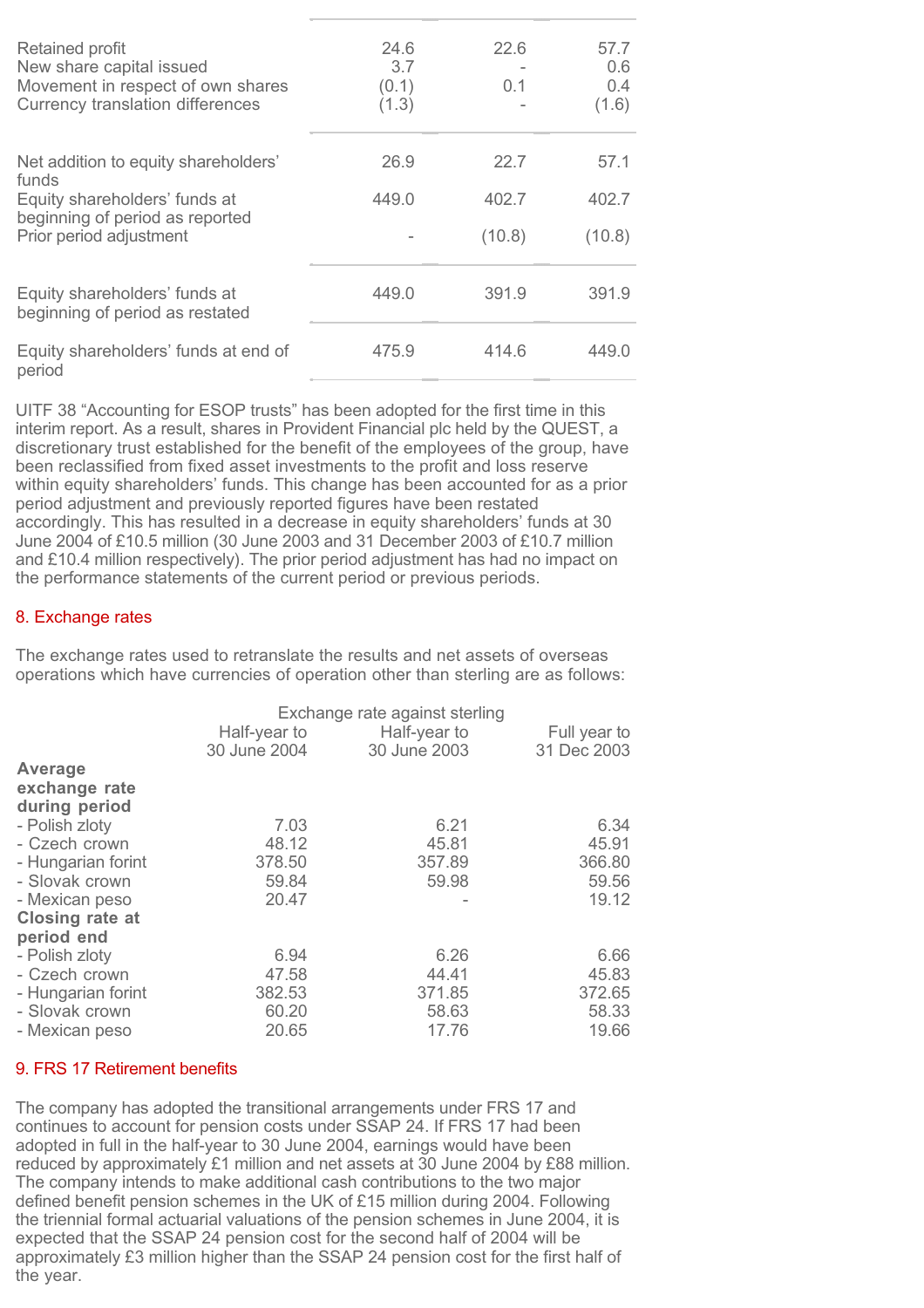#### **Independent review report to Provident Financial plc**

#### Introduction

We have been instructed by the company to review the financial information which comprises the consolidated profit and loss account, statement of total recognised gains and losses, consolidated balance sheet, consolidated cash flow statement and the related notes. We have read the other information contained in the interim report and considered whether it contains any apparent misstatements or material inconsistencies with the financial information.

### Directors' responsibilities

The interim report, including the financial information contained therein, is the responsibility of, and has been approved by, the directors. The directors are responsible for preparing the interim report in accordance with the Listing Rules of the Financial Services Authority which require that the accounting policies and presentation applied to the interim figures should be consistent with those applied in preparing the preceding annual accounts except where any changes, and the reasons for them, are disclosed.

# Review work performed

We conducted our review in accordance with guidance contained in Bulletin 1999/4 issued by the Auditing Practices Board for use in the United Kingdom. A review consists principally of making enquiries of management and applying analytical procedures to the financial information and underlying financial data, and based thereon, assessing whether the accounting policies and presentation have been consistently applied unless otherwise disclosed. A review excludes audit procedures such as tests of controls and verification of assets, liabilities and transactions. It is substantially less in scope than an audit performed in accordance with United Kingdom Auditing Standards and therefore provides a lower level of assurance than an audit. Accordingly, we do not express an audit opinion on the financial information. This report, including the conclusion, has been prepared for, and only for, the company for the purposes of the Listing Rules of the Financial Services Authority and for no other purpose. We do not, in producing this report, accept or assume responsibility for any other purpose or to any other person to whom this report is shown or into whose hands it may come save where expressly agreed by our prior consent in writing.

#### Review conclusion

On the basis of our review we are not aware of any material modifications that should be made to the financial information as presented for the six months ended 30 June 2004.

PricewaterhouseCoopers LLP Chartered Accountants and Registered Auditors Leeds 27 July 2004

# **Shareholder information**

1. The shares will be marked ex-dividend on 15 September 2004.

2. The interim dividend will be paid on 15 October 2004 to shareholders on the register at the close of business on 17 September 2004.

3. Dividend warrants/vouchers will be posted on 13 October 2004.

4. The interim report will be posted to shareholders on 13 August 2004.

5. The Provident Financial Company Nominee Scheme ("the scheme") enables shareholders who are eligible, namely individuals, to take advantage of the CREST system for settling transactions in shares in the company by means of a low-cost dealing service. It includes a dividend reinvestment scheme for those who wish to use this facility. Shareholders who wish to take advantage of the scheme should contact the company's registrar, Capita Registrars, The Registry, 34 Beckenham